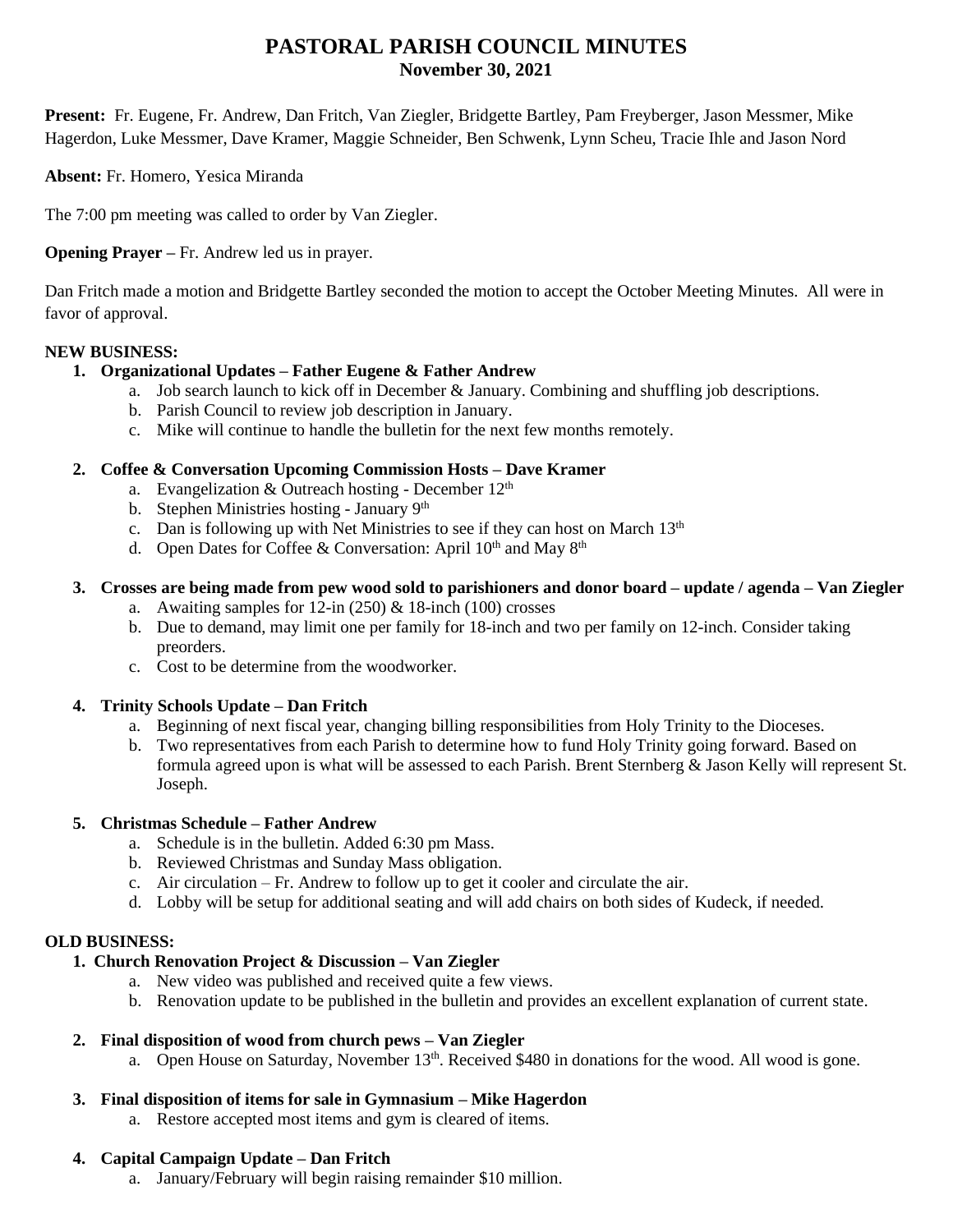#### **5. Estate Planning – Bridgette Bartley**

a. Nine people attended the session. Very good questions and a lot of great information was presented. Thank you, John Chappell for presenting!

#### **6. Philharmonic Messiah, December 18th 7 pm – Van Ziegler**

a. Tickets are \$25 and available at the Parish Center. Tickets are also available online and details will be published in the bulletin.

### **COMMISSION REPORTS:**

**FINANCE:** *Dan reported*

- **Financial Review (October 2021)**
	- **o** Budgeted Income \$477,068.02
	- **o** Actual Income \$418,659.09
	- **o** Variance (\$58,408.93)
	- **o** Budgeted Expenses \$496,444.94
	- **o** Actual Expenses \$449,604.51
	- **o** Variance \$ 46,840.43
- **Sunday Collections YTD**
	- **o** 2021 18 collections \$336,672.90 Average \$18,704.05
	- **o** 2020 17 collections \$327,431.81 Average \$19,260.69
- **CPC Update**
	- **o** Received \$225,179 in pledges which is 72.6% of the CPC goal of \$313,186. Received pledge cards from 31.2% of the Parishioners.

#### **PARISH SPIRITUAL LIFE:** *Tracie Ihle*

- Deciding frequency to meet
- Entering implementing phase of plan.
- January  $19<sup>th</sup>$  Rosary Service with Roe v Wade
- Recommendation to have more communication about Net Ministries Team

# **EVANGELIZATION & OUTREACH**: *Lynn Scheu*

- Angel Tree gifts are going very well December  $11<sup>th</sup>$
- 1,000 meals served on Thanksgiving Day at St. Joseph and St. Mary's Huntingburg. Ran out of meals by 11:30 am. Debrief on Monday, December 6<sup>th</sup>.
- Community Meals program restarted on November 29
- Three people starting  $RCIA Right$  of Acceptance (2) & Right of Welcoming (1)
- Had blessing for expecting mothers on November  $28<sup>th</sup>$ .

#### **PARISH COMMUNITY LIFE:** *Dave Kramer reported*

- No meeting in November.
- Visiting 65 people in Nursing Homes
- Questioned whether BINGO can restart in Nursing Homes. Prior to COVID there were quarterly visits at different nursing homes.

#### **LATINO:** *Fr. Homero – No Report*

# **SUCCESS STORIES/OTHER BUSINESS**

- Fr Andrew & Alan Hoffman Video Updates --- Video #1 over 400 views and Video #2 over 200 views!
- Wood is gone!
- Thank you, Mike Hagerdon Wishing Mike & Kay many blessing as they retire & move to Arizona!
- Ben shared great news with his daughter's procedure.
- Net Ministries Team continues to do a great job!

#### **Closing Prayer:** Fr. Eugene led us in prayer.

The next meeting will be **Tuesday, January 25, 2022 at 7:00 pm** in Room 303.